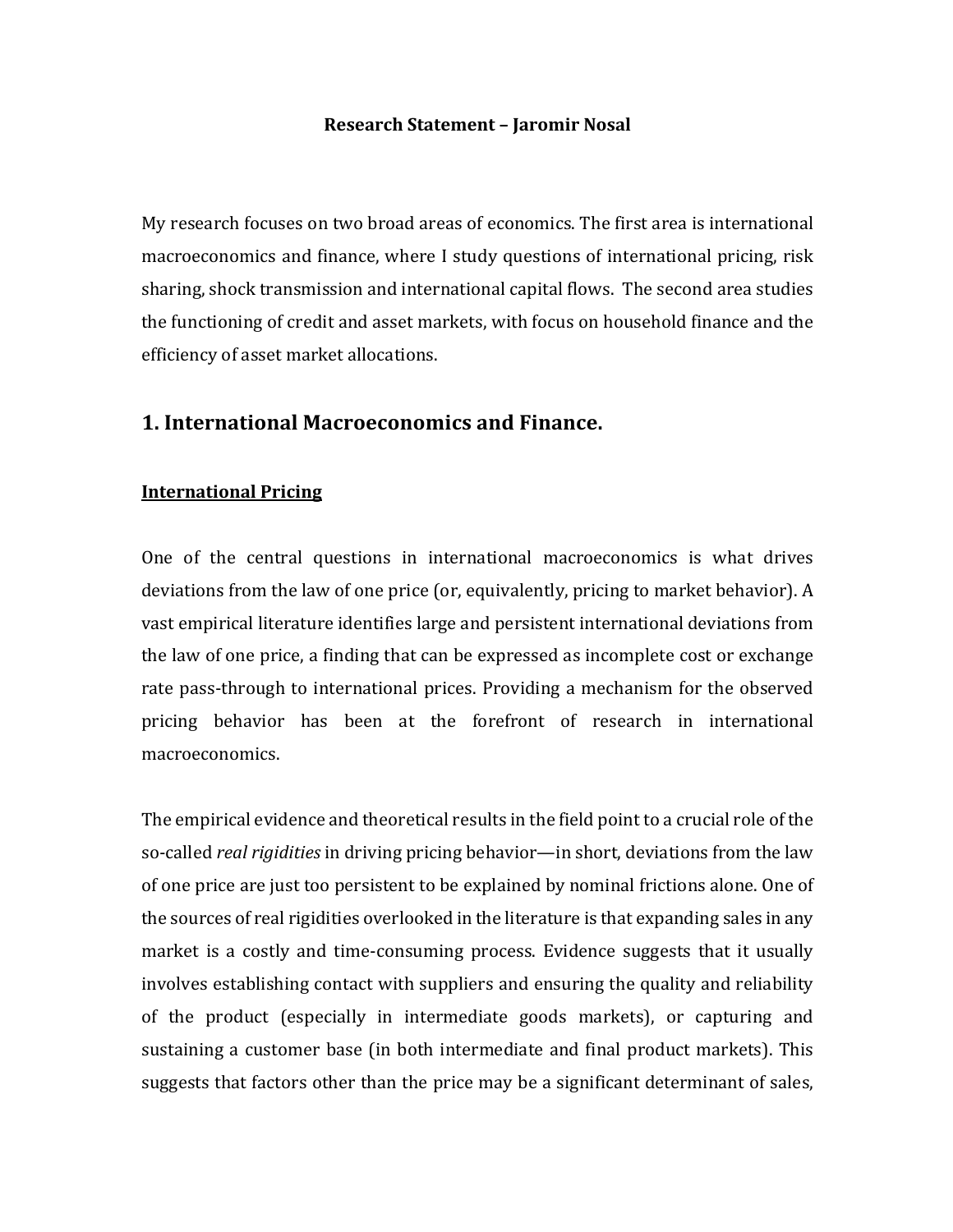which in the data may look like failure of arbitrage. In *"Understanding International Prices: Customers as Capital" (American Economic Review, 2012)*, Lukasz Drozd and I propose an equilibrium theory in which micro-founded search and matching frictions lead to endogenous market segmentation and deviations from the law of one price resulting in incomplete pass-through. The key mechanism is that producers need to explicitly build up market share in each market in which they sell, and that this process is costly and time consuming. Our proposed friction is fully operational in the short run and dynamically weakens at long horizons. We use this fact in tandem with data on the dynamic response of trade to tariff liberalizations, or in other words, the difference between the short-run and the long-run estimated trade elasticity, to parameterize the key parameter of the friction in the model. Quantitatively, due to persistent pricing to market implied by the theory, the model successfully accounts for key pricing to market data facts. We show that a unique feature of our friction that it is dynamic—also implies that the model is consistent with different estimates of the exchange rate pass-through coefficients depending on the horizon of the analysis.

Several other micro-founded real frictions have been put forward in quantitative international business cycle literature. In various contexts, they have been demonstrated to be capable of improving upon their respective frictionless benchmarks. However, since the definition of the frictionless benchmark as well as the set of analyzed data moments typically vary across papers, it is hard to compare the performance of these mechanisms against each other, and thus evaluate their potential for future applications. In "Pricing-to-Market in Business Cycle Models" *(submitted, 2022),* Lukasz Drozd and I fill this gap by performing a consistent comparison of leading frictions in the literature. We embed each friction in a common frictionless business cycle model, and evaluate them against the same set of robust data moments. In particular, we characterize whether the mechanism generating pricing to market: (i) depends on the type of shocks driving the fluctuations, (ii) generates the dynamic behavior of quantities that is consistent with the data and (iii) generates the dynamics of the deviations from the law of one price that are in line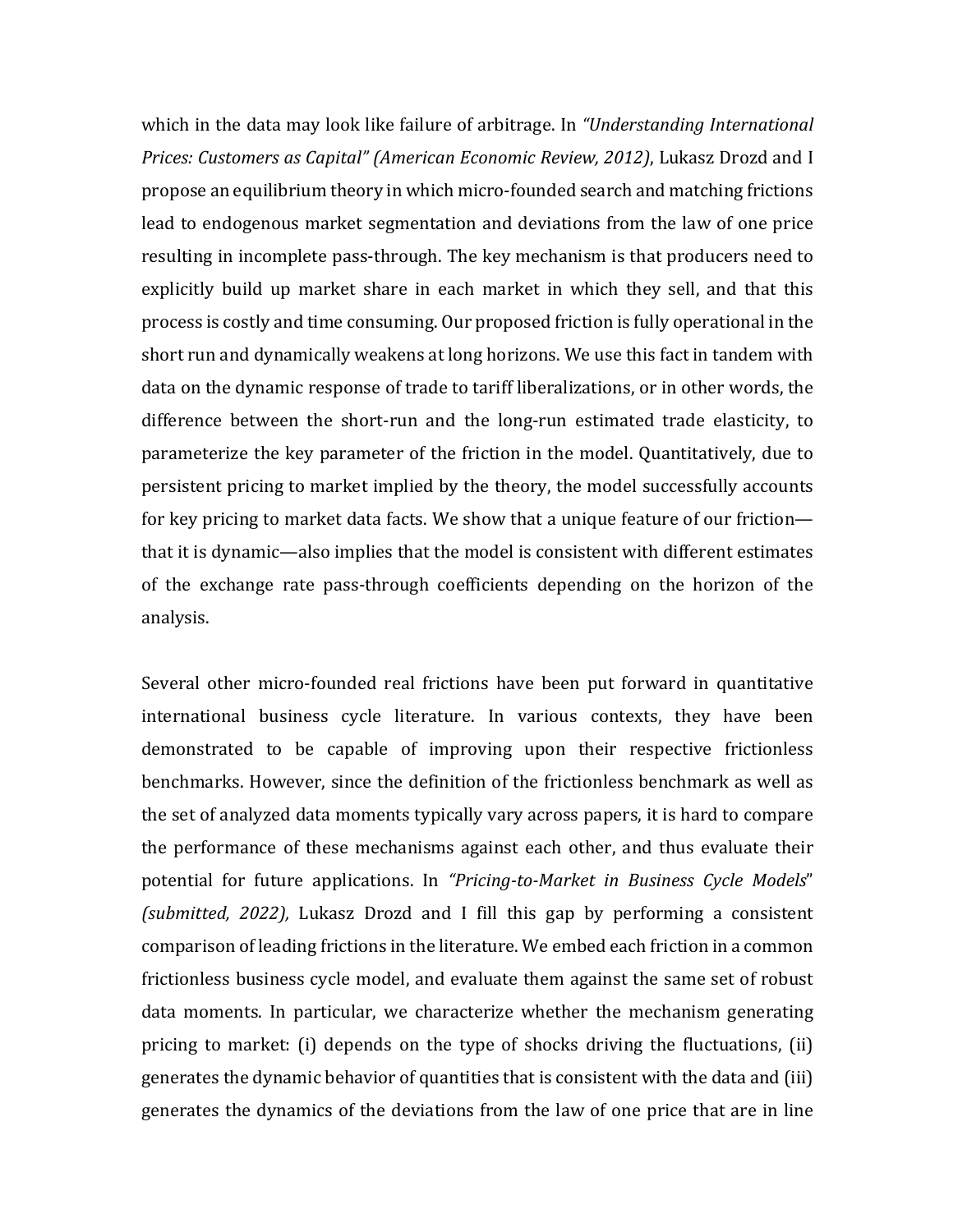with the data. We consider four state-of-the-art frictions, provide a way to parameterize each model in a mutually consistent way and then characterize the quantitative performance of each friction against these benchmarks.

Another major aspect of the behavior international prices and the deviations from the law of one price is what they imply for the behavior of the real exchange rate. The real exchange rate can move for two broad reasons: movements in the relative price of tradables to non-tradables (with the law of one price holding), or deviations of the domestic and foreign price of tradables—usually interpreted as deviations from the law of one price. The assessment of the relative contribution of these two forces in the data is that the dominant determinant of real exchange rates are deviations of domestic and foreign tradables from parity, as opposed to the relative price of nontradables. In "The Nontradable Goods' Real Exchange Rate Puzzle" (NBER ISOM 2009), Lukasz Drozd and I evaluate, from the perspective of a standard international business cycle model, whether this finding per se implies the necessity of deviations from the law of one price in business cycle models. In principle, the typical models usually feature tradables that are differentiated by country of origin and home-bias, and hence the tradable baskets consumed in each country are different—and therefore may have different aggregate prices. We ask whether a parameterized model with a tradable and non-tradable sector and goods differentiated by country of origin can account for the small contribution of the relative price of non-tradables to real exchange rate movements. The model we put to the test is a backbone of a vast literature in international macroeconomics, and therefore we view this as an important step in guiding further research on the topic. We find that while the tradable component can be volatile in the model even under law of one price, its contribution to the fluctuations of the real exchange rate are far too small relative to the data. We show that the source of this failure is that the shock to the tradable sector implies a counterfactually strong negative correlation between the tradable and nontradable components of the real exchange rate, and that given the estimated productivity processes, that shock is the main driver of the cycle. Hence, we conclude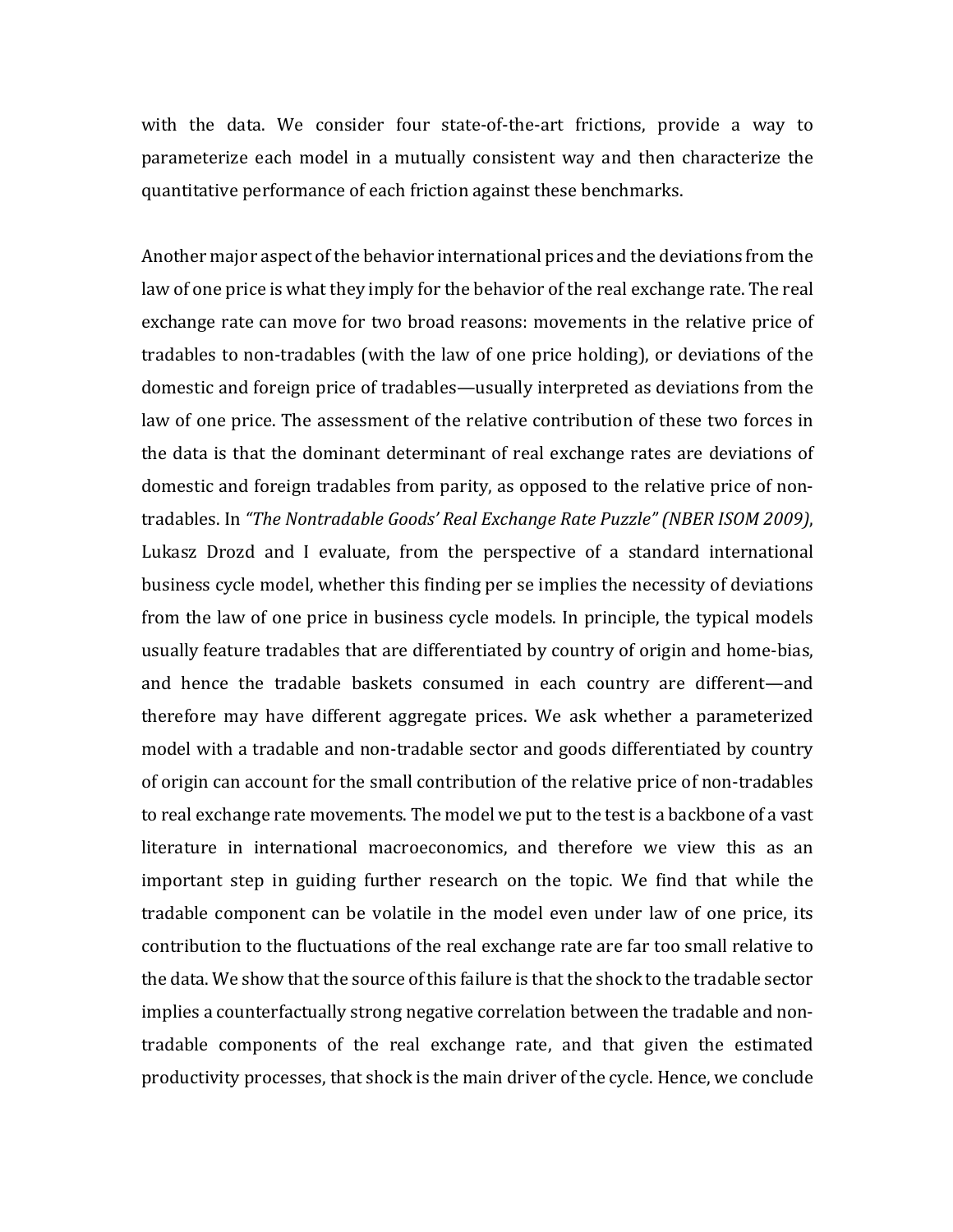that deviations from the law of one price are quantitatively necessary to account for the behavior of the real exchange rate.

### **International Risk Sharing and Capital Flows**

Another major question in international macroeconomics is: What role does trade play in the transmission of business cycle shocks across borders? In "*The Trade-Comovement Puzzle" (AEJ: Macroeconomics, 2021), Lukasz Drozd, Sergey Kolbin and I* provide a theoretical and quantitative analysis of this question. Analytically, we show that in a broad class of open economy macroeconomic models, shock transmission through trade depends on the values of the short-run and long-run elasticities in the model. We illustrate the importance of this fact by focusing on the *trade-comovement* relationship between average trade and correlations of real GDPs—a relationship which has been found significantly positive in numerous empirical studies. We show analytically, in a prototypical business cycle model, that the standard transmission mechanism that is embedded in most international macroeconomics models implies a counterfactual negative relationship between trade and GDP comovement. We then provide a theoretical analysis of the source of this failure, which points us to three potential resolutions: (i) financial market imperfections, which we model in the extreme version of financial autarky to gauge the potential of this resolution (ii) shutting down income elasticity of labor in the form of Greenwood-Hercowitz-Huffman preferences and (iii) modeling dynamic trade elasticity, specifically low short-run and high long-run elasticity, consistent with the data. We quantify the potential of each of the resolutions in a quantitative general equilibrium multicountry model and conclude that the dynamic elasticity resolution performs best quantitatively in accounting for the trade-comovement relationship. Our model is at its core the basis of virtually all international macroeconomic models, and hence this sheds light on the failure of the literature to provide a mechanism that accounts for the positive trade comovement link using models with a single elasticity, usually parameterized to match the short-run estimates.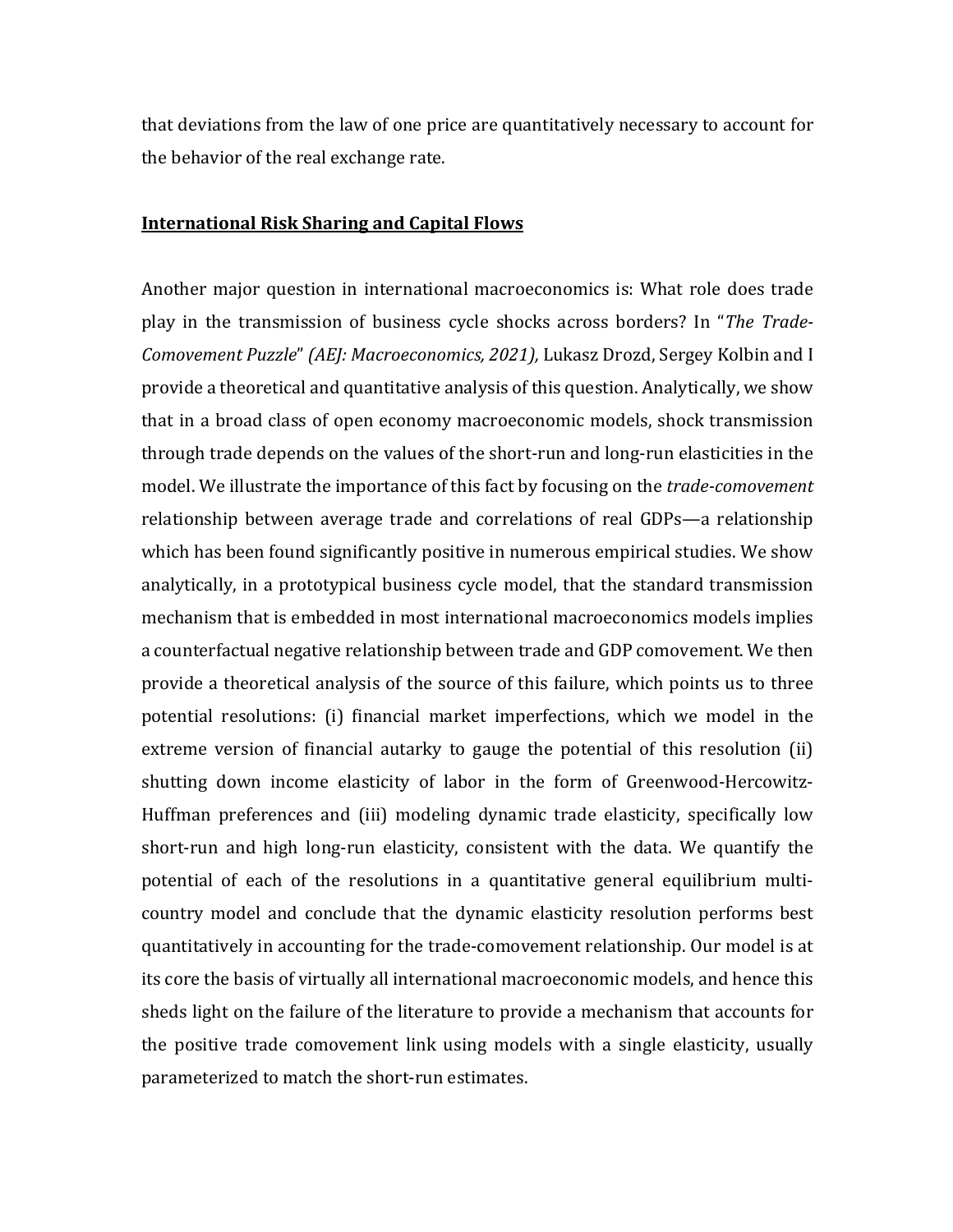International capital flows across countries are typically large and associated with vast gross flows. These global portfolio flows, especially for equity holdings, have important consequences for stability of financial markets and potential for regulating capital flows. A large theoretical and empirical literature on *sudden stops* and *fickle capital*, for example, studies the issue of foreign investors withdrawing most their funds in a short period of time (sudden stop), or sudden retrenchment of foreign investors towards their country of origin (fickleness), leading to large price drops and potential negative externalities on the local economy. Most of the empirical literature on this topic uses aggregate data, which is useful in pinning down common factors determining the flows, but not rich enough to pin down the precise economic mechanism driving the behavior of international investors. In "Global Volatility and *Firm-Level Capital Flows" (submitted, 2022)*, joint with Marcin Kacperczyk and Tianyu Wang, I try to shed more light on this issue by providing firm-investor-level panel evidence on global equity holdings, which allows us to study the response of foreign investors to global volatility shocks. The richness of the data allows us to control for a variety of local and firm- and investor-specific factors, and also isolate systematic differences in foreign investor responses in the cross-section of assets. This allows us to address the fundamental questions: Does foreign investment destabilize markets? Does the stability of the response to global shocks depend on individual responses or cross-section? What is the mechanism behind the responses of institutional investors? We find that foreign investors do exhibit increased responses to global shocks relative to domestic investors on average, and provide evidence that such retrenchment can de-stabilize firm stability by adversely affecting volatility and liquidity. However, we also find that in the cross-section of assets, the foreign investor response is much more muted for large stocks, leading to a reallocation of foreign portfolios towards large stocks after an increase in global volatility. This finding implies that foreign investment flows can actually play a stabilizing role for some assets (large) and destabilizing role for other assets (small) in times of global financial stress. We shed light on the mechanism behind the estimated responses by exploring the predictions of an equilibrium model of portfolio choice and endogenous learning, in which foreign investors are more sophisticated - consistent with empirical findings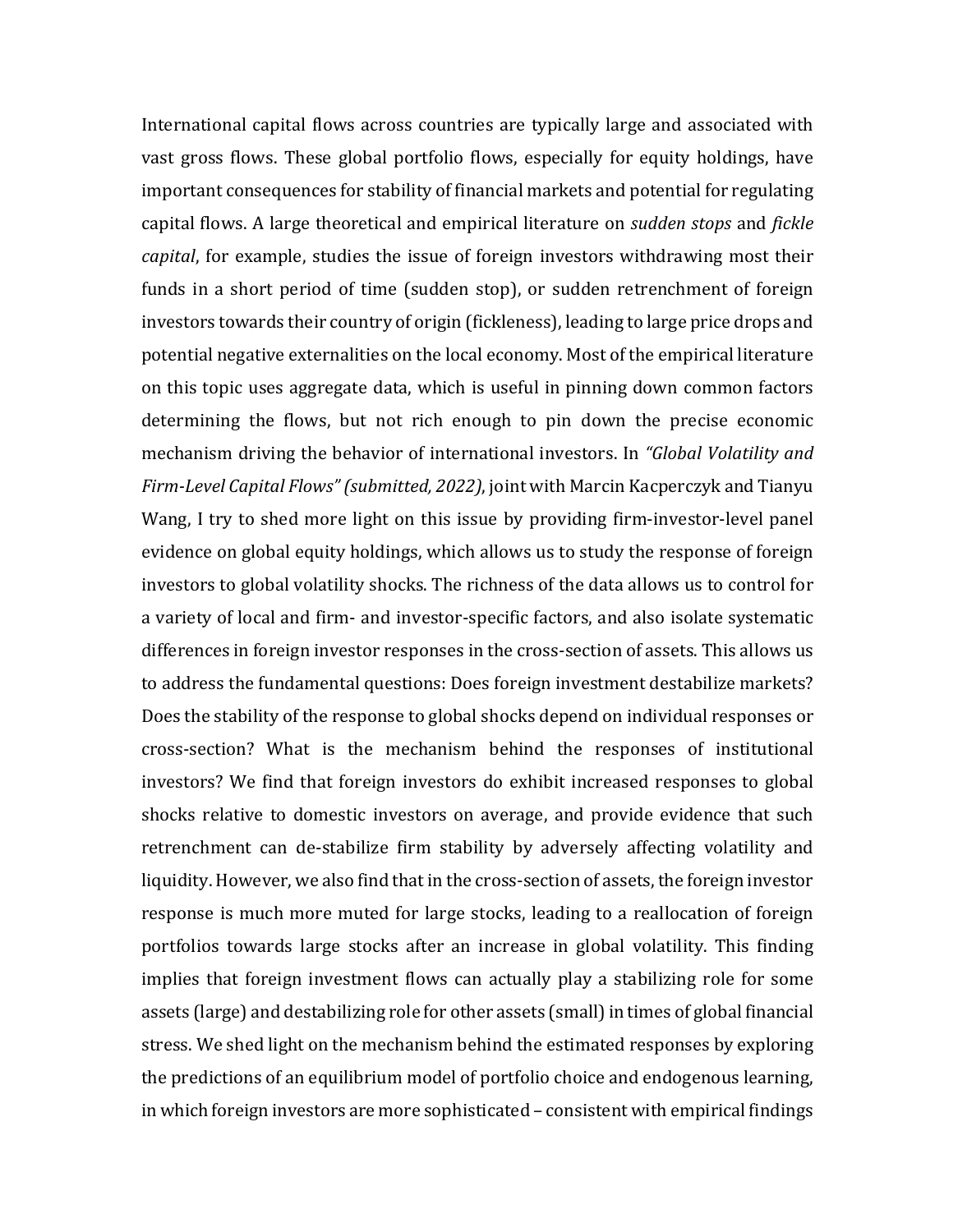in the literature. We show that the model is consistent with the empirical patterns we estimated, and that the theory points to the crucial role of endogenous learning in explaining the relocation of portfolios across assets.

# **2. Credit and Asset Markets.**

I am interested in the determinants of asset, debt and default choices of individuals which is reflected in my household finance research. I am also interested in the functioning of asset markets in the presence of information frictions, which resulted in my asset markets research papers.

### **Household Finance: Quantitative Theory**

A fundamental question in household finance is what determines the asset allocation choices of households, which in turn affects their financial outcomes, in particular financial wealth and capital income. In *"Investor Sophistication and Capital Income Inequality" (Journal of Monetary Economics, 2019)*, Marcin Kacperczyk, Luminita Stevens and I investigate the forces behind the growing capital income inequality in the US. We propose an economic mechanism by which differences in investor sophistication—modeled as access to informationally superior investment technology—contributes to growth in capital income inequality. We use a portfolio choice model with endogenous information acquisition and quantify the effects of heterogeneity in information capacity on the portfolio choices of investors (households). We show that in a parameterized model, capacity heterogeneity can generate differences in portfolio returns that are quantitatively close to the data. We also provide external validity of the mechanism by showing that the time evolution of portfolio composition of different investor classes in the data is consistent with progress in overall information technology in the model. Finally, we show that given initial capacity differences, aggregate progress in information technology can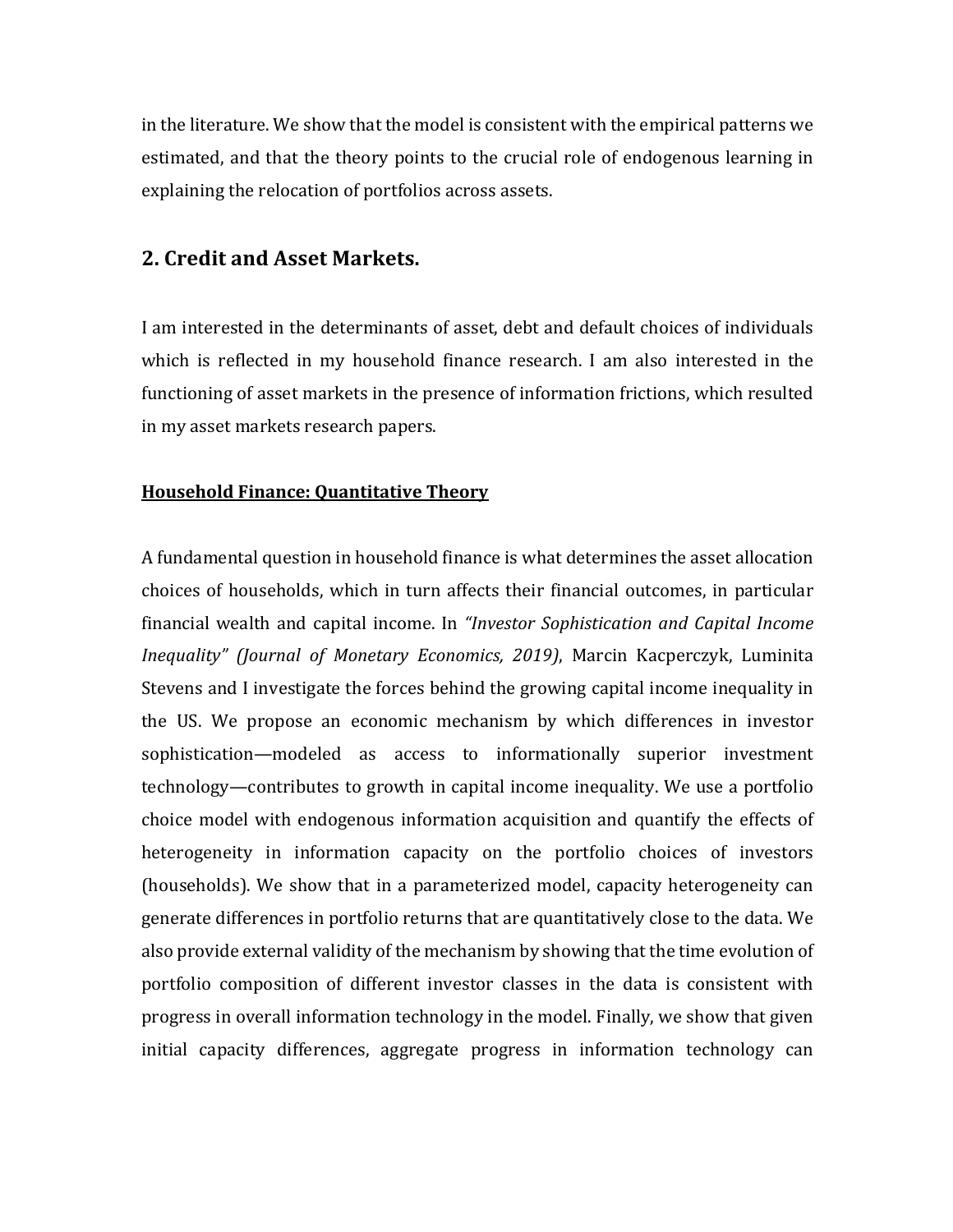generate an increase in capital income inequality that is quantitatively consistent with data from the Survey of Consumer Finances.

There is a fundamental market incompleteness in households' debt instruments, in that credit repayments are not contingent on individual characteristics and present state of an individual. As a result, some individuals may find themselves in situations in which they are unable to pay back their debt obligations. This typically results in distortions to other economic choices that these individuals make: in labor supply decisions, housing location decisions, the set of potential job opportunities, etc. The institution of personal bankruptcy and foreclosure is designed to minimize these distortions and provide individuals in financial distress an orderly way to liquidate their assets and discharge their debt. Personal bankruptcy is a relatively new option (effectively established in the US in 1978), and the consumer credit market has exhibited unprecedented growth over the recent decades. These make it a very exciting topic to study.

I study the determinants debt and borrowing in unsecured credit markets, and their relation to the competitiveness of credit markets in "*Imperfect Competition in Credit Markets"* (*submitted, 2022*), joint with Tzuo Law and Manolis Galenianos. In the paper, we show that a departure from perfect competition or constant markup assumption in the credit market fundamentally changes the distribution of borrower profitability: from safe borrowers being highly profitable in the competitive framework towards risky borrowers being highly profitable in a model in which the lenders have more market power. The second prediction-of risky borrowers being highly profitable-is more consistent with empirical evidence, and hence we view this finding as the data pointing to departures from perfect competition in credit markets. We provide a theoretical analysis of the determinants of profitability, and then build a quantitative equilibrium model with a search friction which gives rise to endogenous market power of the lenders. We show that the parameterized quantitative model matches the prediction of high profitability of the risky consumers, and then analyze the effects of regulating market power in the credit market. We show that interest rates caps in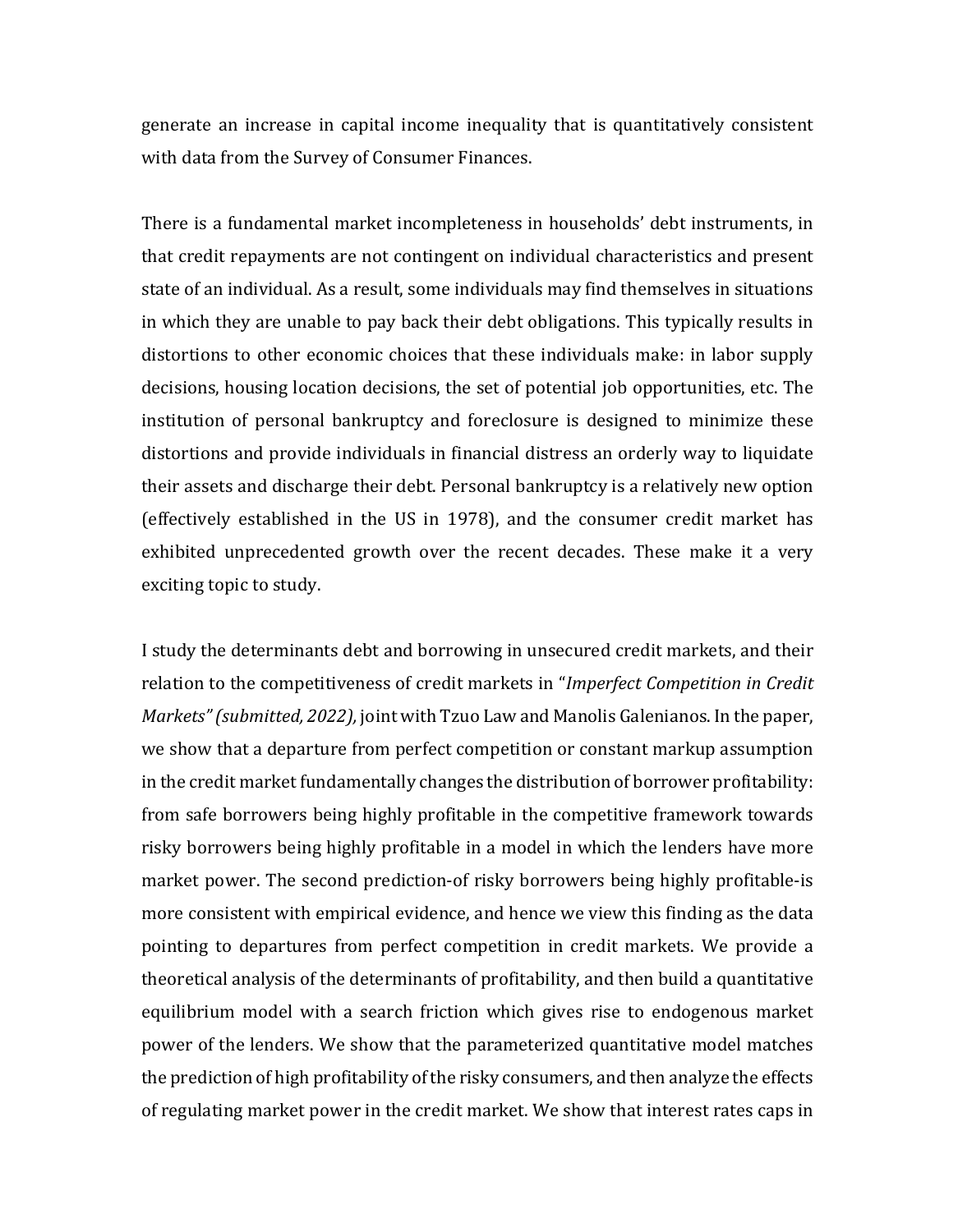the imperfectly competitive model imply greater access to credit on the intensive and extensive margin, together with lower bankruptcy due to cheaper rollover options for borrowers, implying large welfare gains of such policy. This is in stark contrast to the predictions of the competitive model, which implies that credit access declines in response to the policy, and welfare is reduced. Our analysis implies that it is crucial to capture the details of the competition in the credit markets when evaluating the effects of regulation of financial contracts, such as interest rate regulation that is widely discussed in policy and academic circles.

I further study the interplay between market structure, debt and default in "Competing for Customers: A Search Model of the Market for Unsecured Credit" *(working paper),* Lukasz Drozd and I study theoretically the role of a new credit instrument on household debt and bankruptcy decision: the credit card. The credit card emerged as the only form of unsecured borrowing in the US over the last 30 years, and the growth of this market was concurrent with rapid growth of both unsecured borrowing and personal bankruptcies. We build a theory of credit card borrowing in which we explicitly model two crucial elements of credit cards: (i) that they are an option to borrow up to the limit, and (ii) that the terms are set once for a prolonged time, with effective commitment to the limit by the banks. We show that such contracts induce much more borrowing and default behavior in equilibrium relative to an economy with standard lending contracts, which are pre-set amounts that are re-priced every time a households needs additional credit. At the same time, credit card contracts still allow banks to break even on the (riskier) credit lines, which suggests credit cards are a superior credit instrument for both sides of the market.

### **Household Finance: Empirical Analysis**

In addition to my theoretical work described above, I also think that careful data analysis is of crucial importance, especially when evaluating potential policy interventions in credit markets. This is strongly exemplified by my analysis of the evolution of mortgage debt and default during the Great Recession in "Credit Growth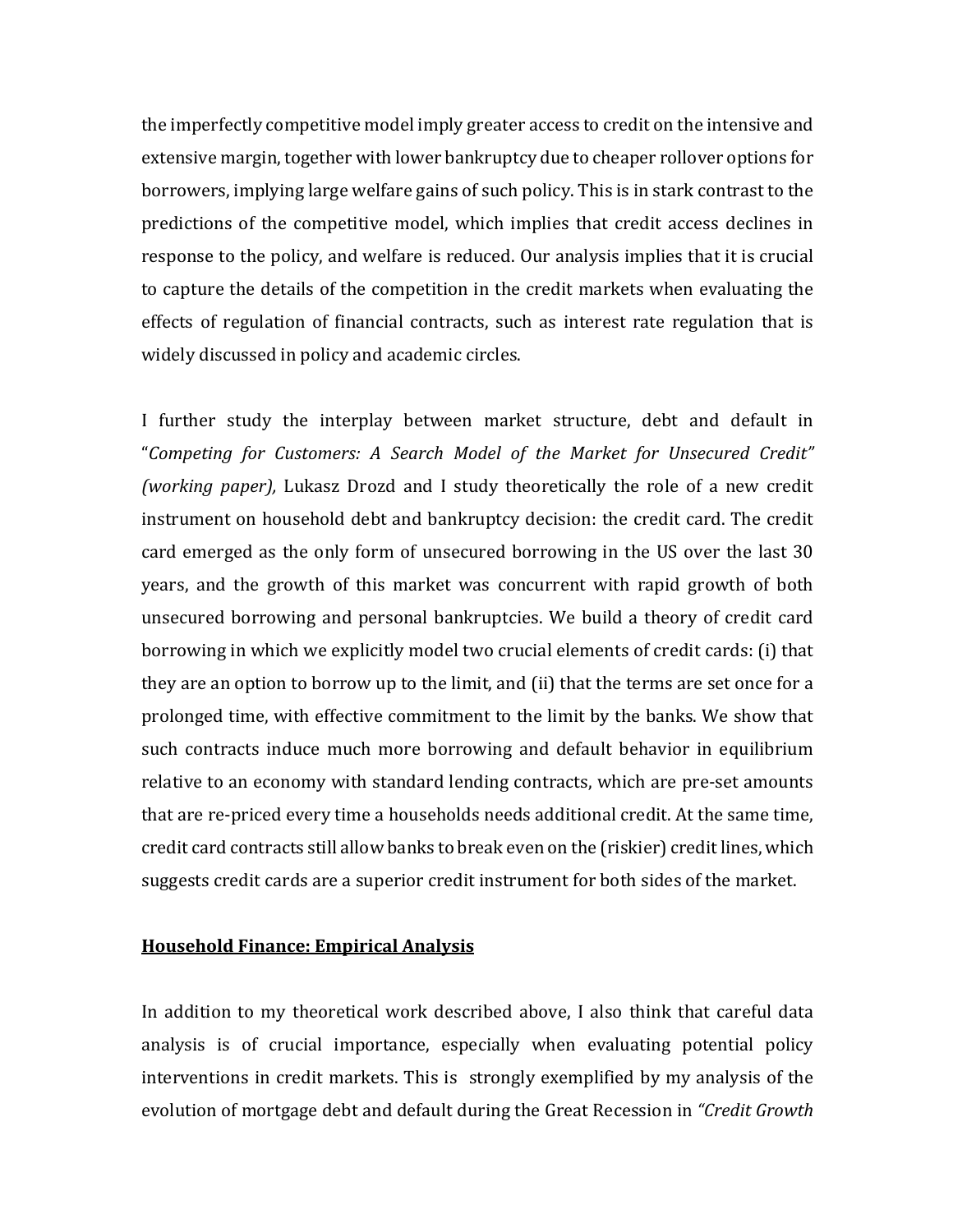*and the Financial Crisis: A New Narrative" (2<sup>nd</sup> round at the Journal of Monetary Economics*), joint with Stefania Albanesi and Giacomo De Giorgi. In the paper, we use a proprietary panel dataset on the credit files of 1% of US population to study the evolution of mortgage debt and defaults between 2001 and 2013. We document that both the rise in mortgage borrowing in the run-up to the crisis, as well as the subsequent spike in delinquencies and foreclosures is concentrated among mid- to high-credit score borrowers. Additionally, among those borrowers, we find that real estate investors played a critical role in the rise of mortgage defaults. Our analysis is contrary to the popular view that the mortgage crisis during the Great Recession was a sub-prime phenomenon, and has dramatically different implications in terms of the potential regulatory tools that should be used to avoid future crises of this kind. Specifically, our findings suggest that borrower characteristics such as credit score may be less important than behavior, such as real estate investment activity, in driving mortgage defaults.

Another crucial aspect of credit markets and personal bankruptcy is pinning down the amount of optimal social insurance provided by the bankruptcy option. There is a long-standing debate both in academic and policy circles on how restrictive the bankruptcy law should be. On the one hand, there is the need to provide a safety net to unlucky individuals who fall into financial dire straits. On the other hand, the law has to discourage irresponsible behavior that leads to abuse of this insurance provision—a classic moral hazard problem. In *"Insolvency after the 2005 Bankruptcy Reform" (submitted, 2022)*, Stefania Albanesi and I contribute to this discussion by using the same proprietary panel dataset on the credit files of 1% of US population to study the effects of the 2005 Bankruptcy Abuse Prevention and Consumer Protection Act on individual behavior. The 2005 Act is the most important piece of bankruptcy legislation since the original bankruptcy act of 1978, and it significantly increased the filing burden on households, with the intent of preventing the abusers from using the option. Using our dataset, we show that the law, through increased lawyer fees, is responsible for a significant drop in the bankruptcy rate. However, we show that the new non-bankrupts also don't pay off their debts, but instead a large fraction of them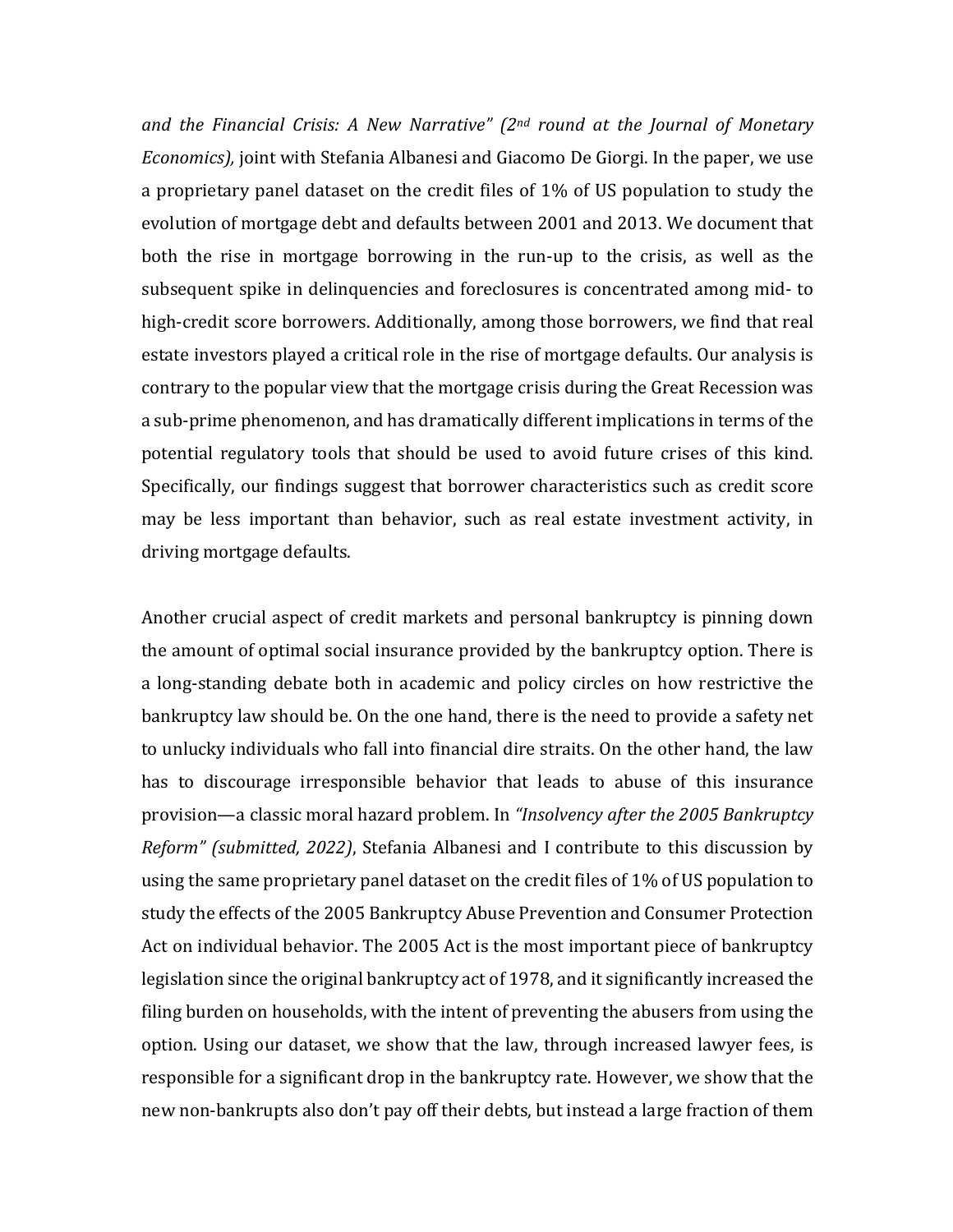become severely and persistently delinquent. These effects are significantly larger for lower income (low credit score) groups. We additionally shed light on the potential mechanism behind the estimated response, by showing that the impact of the law only happened for Chapter 7 bankruptcy filings and not Chapter 13 bankruptcy filings—even though filing cost for both chapters increased as a result of the reform. The crucial difference between filing costs for the two chapters is that Chapter 13 cost can be payed by the filer in installments after bankruptcy, but Chapter 7 costs must be paid up-front, because they are considered junior debt in bankruptcy proceedings. This suggests that liquidity constraints bind for a large fraction of potential filers, suggesting a large number of households needing financial relief through bankruptcy, but post-reform unable to obtain it. Our findings indicate a thus-far undocumented and perhaps unintended consequence of the law in that it reduced access to bankruptcy for the lowest income group through higher lawyer fees, suggesting a welfare cost of the reform. Finally, our results imply that the full measure of financial distress of households includes not only bankruptcy filings but a measure of households that are severely delinquent.

In ongoing work on a project "Born to be (sub)Prime" (work in progress, 2022), joint with Helena Bach, Pietro Campa, Giacomo De Giorgi and Davide Pietrobon, use panel data on consumer credit from the credit bureau Experian to study mobility in credit markets. Our focus is on the evolution of individual credit scores and credit outcomes such as debt and delinquency. Credit scores are an important summary statistic of an individual that is widely used in evaluating credit applications, job applications, housing rentals and can have profound impact on an individual's ability to smooth expense shock, move to a new location or get a new job. In this context, we investigate the determinants of individual credit scores, and in particular ask what determines which score an individual enters the credit market at age 18, and what determines the future evolution of the credit score. Specifically, focusing on individuals entering the credit market with low scores (i.e. are `born subprime'), we ask whether their initial ranking depends on their parents' credit scores and also whether they are able to improve their scores by `good behavior', i.e. being current on all their accounts. We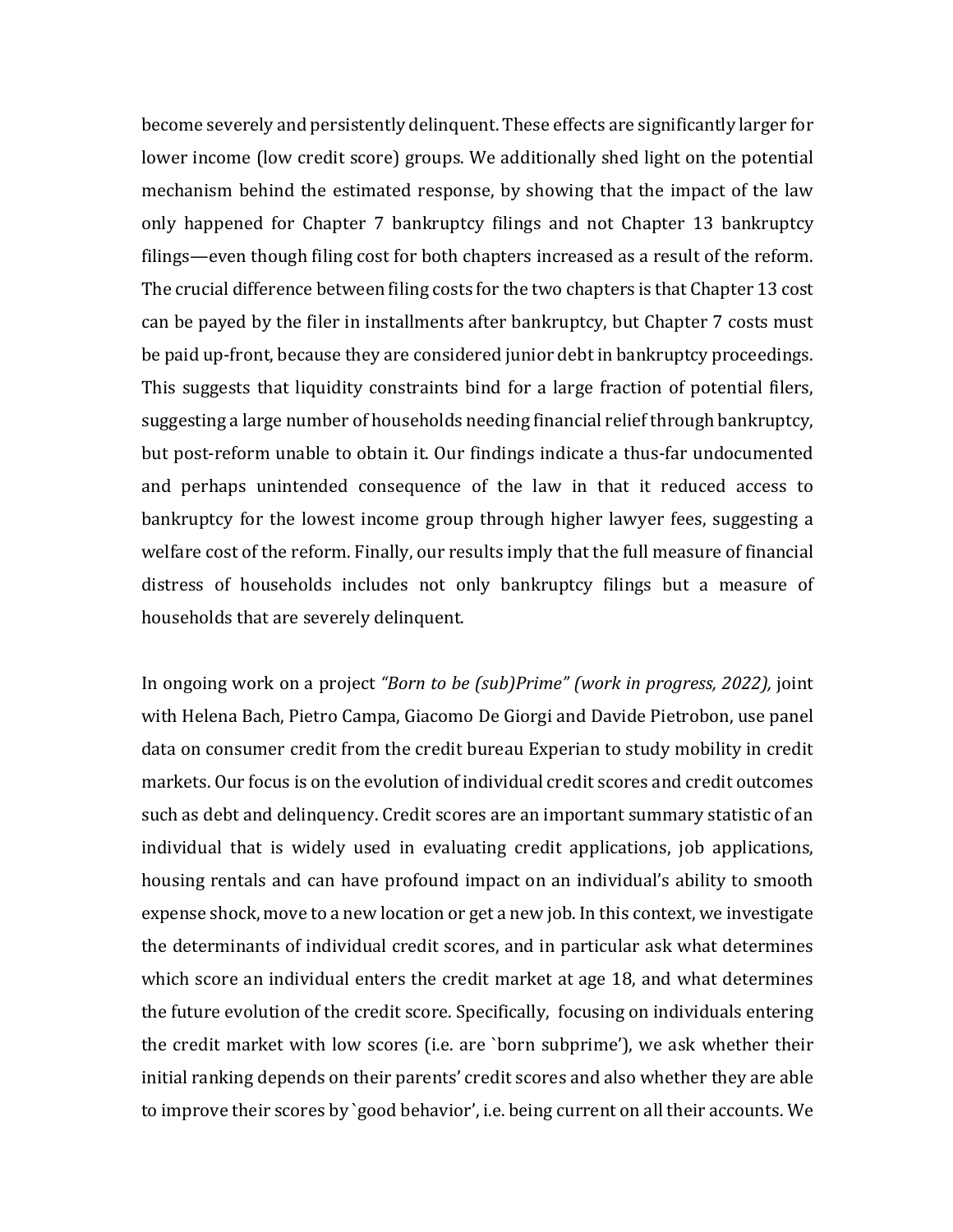document three robust patterns. First, the initial rankings depend in large part on the (synthetic) parent credit scores. In particular, young entrants' low scores are not due to any observed past behavior, but rather may be due to the length their records inherited from their parents. Second, we show that low credit scores at entry matter in terms of future access to credit in the forms of credit cards, auto loans, mortgages and student loans. Finally, using machine learning methods, we ask which behaviors are most salient for improving the credit score over the individual's life cycle? Specifically, we are interested in whether in order to improve one's credit score, one needs to first improve credit access—which in turn requires higher credit scores, making the situation a self-fulfilling low credit score trap.

### **Asset Markets**

My interest in the workings of asset markets in the presence of market incompleteness led me to study the topic in the context of banking and government bailouts, as well as the efficiency of asset markets in the context of institutional investors producing information about asset payoffs.

In "Uncertainty as Commitment" *(Journal of Monetary Economics, 2016)*, Guillermo Ordoñez and I study the problem of a government facing a banking sector that is subject to a classic moral hazard problem of taking excessive leverage and creating a crisis ex-post. In such cases, classic theories imply that if the government lacks commitment, banks will choose to take on excessive leverage and crises with subsequent bailouts will happen on the equilibrium path. In this context, we show that when the government faces uncertainty at the onset of the crisis as to whether the problem is systemic or specific to a particular bank, it creates incentives to delay bailouts and learn from market reaction. If delay generates a market takeover of a troubled bank, the problem is idiosyncratic, if not, then there is an aggregate liquidity shortage, and a bailout will be necessary in the future. Such delay carries risks that some banks will fail before the government intervenes, but also generate benefits of not having to provide inefficient social transfers (from households to banks). We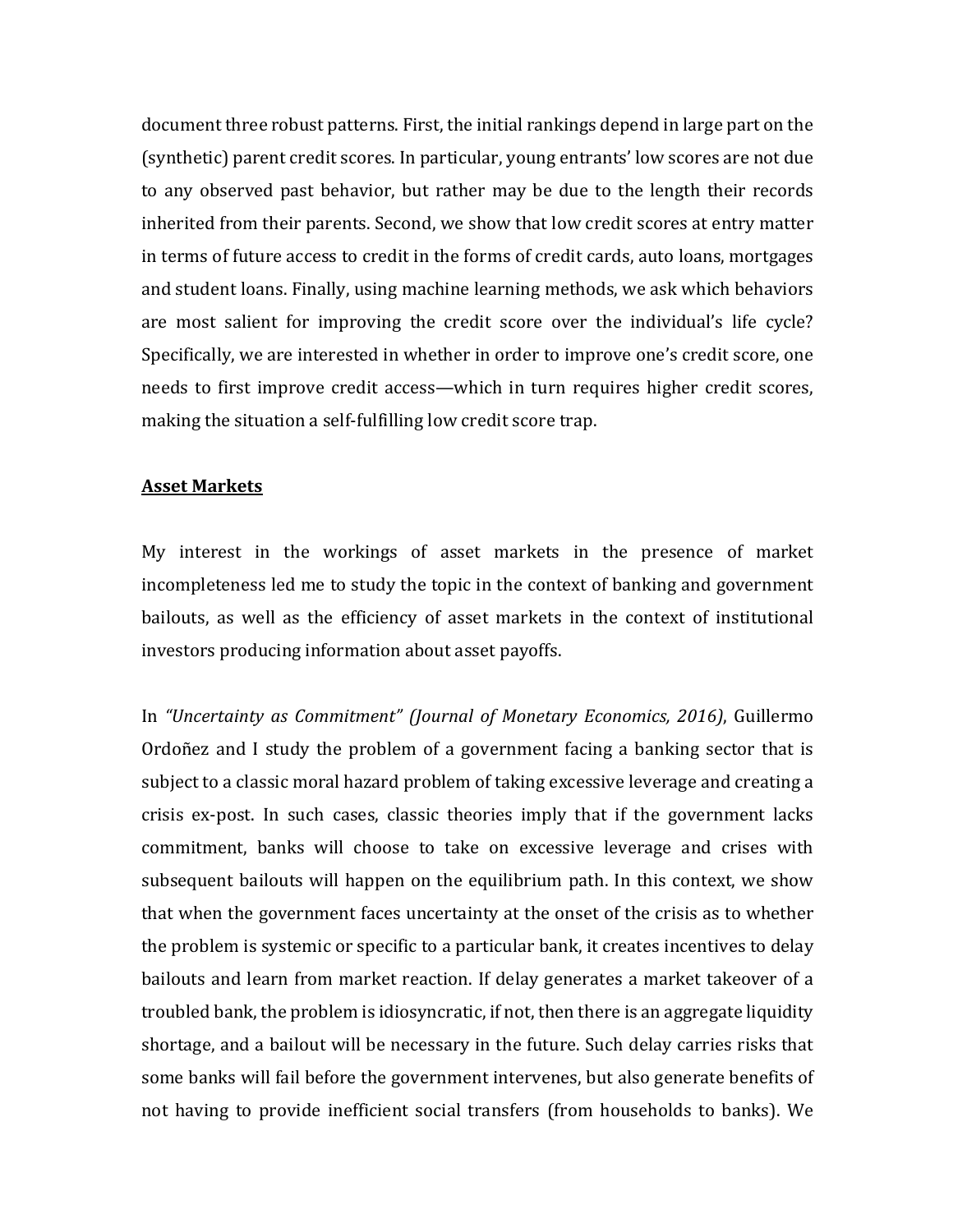show that this natural extension of the theory dramatically changes equilibrium outcomes. In particular, if delayed bailout is optimal, this creates a disciplining effect on the banks' leverage choices ex-ante—no bank wants to be the first to show distress in case of a crisis. In equilibrium, this disciplining force, through a Bertrand-type competition for not having the highest leverage, brings leverage all the way to the first best outcome. This means that the equilibrium allocation coincides with the one that obtains if the government had commitment power, but in this case no commitment power is assumed. Our result points to the fact that the classic moral hazard outcome of equilibrium over-leverage, crises and bailouts is not robust to imperfect information on the government side, and points to alternative explanations for banking crises, such as bank runs.

In "Market Power and Price Informativeness" (Revise and Resubmit, Review of Economic *Studies, 2022),* Marcin Kacperczyk, Savitar Sundaresan and I study the incentives of large investors to learn and produce information about asset payoffs, which is then revealed in prices. Equity markets in the US and worldwide have been rapidly evolving in terms of the overall institutional ownership and its concentration, bringing to the forefront issues related to the regulation of size and ownership structure of equity markets by large institutional investors. In order to inform this policy discussion, we provide a framework which is able to address questions related to the distributional effects of asset ownership on the amount of information revealed in prices. We show that the crucial elements needed to study this question are (i) modeling large investors with price impact, (ii) allowing for endogenous information choices and (iii) having a rich multi-asset environment. The three elements have not been analyzed in a single equilibrium model up to this point. In our framework, we find that information contained in asset prices responds to the size of the institutional sector in a *non-monotonic* fashion, driven by a race between a *positive* effect of having the more sophisticated institutional investors being larger versus *negative* effect of increased size due to the fact that larger investors have bigger price impact and in response endogenously choose to *act less on the singals* they receive, a channel which we term the *information pass-through*. We also study the effects of increased